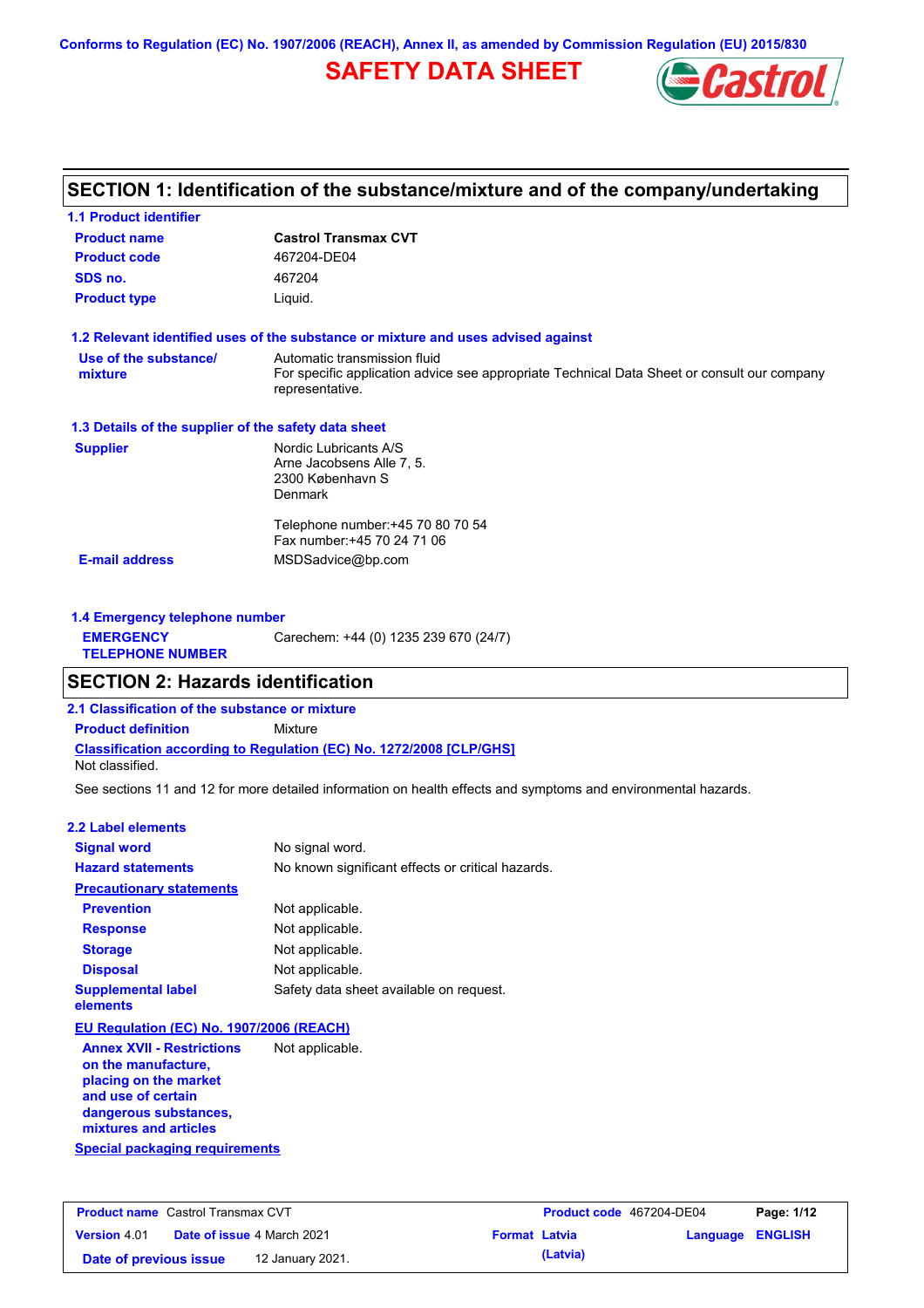## **SECTION 2: Hazards identification**

| <b>Containers to be fitted</b><br>with child-resistant<br>fastenings                                                     | Not applicable.                                                                                               |
|--------------------------------------------------------------------------------------------------------------------------|---------------------------------------------------------------------------------------------------------------|
| <b>Tactile warning of danger</b>                                                                                         | Not applicable.                                                                                               |
| 2.3 Other hazards                                                                                                        |                                                                                                               |
| <b>Results of PBT and vPvB</b><br>assessment                                                                             | Product does not meet the criteria for PBT or vPvB according to Regulation (EC) No. 1907/2006,<br>Annex XIII. |
| <b>Product meets the criteria</b><br>for PBT or vPvB according<br>to Regulation (EC) No.<br><b>1907/2006, Annex XIII</b> | This mixture does not contain any substances that are assessed to be a PBT or a vPvB.                         |
| Other hazards which do<br>not result in classification                                                                   | Defatting to the skin.                                                                                        |

## **SECTION 3: Composition/information on ingredients**

Mixture

### **3.2 Mixtures**

**Product definition**

Highly refined base oil (IP 346 DMSO extract < 3%). Proprietary performance additives.

| <b>Product/ingredient</b><br>name                                                                                                                                                                                                                                       | <b>Identifiers</b>                                                                               | $\frac{9}{6}$ | <b>Regulation (EC) No.</b><br>1272/2008 [CLP] | Type              |
|-------------------------------------------------------------------------------------------------------------------------------------------------------------------------------------------------------------------------------------------------------------------------|--------------------------------------------------------------------------------------------------|---------------|-----------------------------------------------|-------------------|
| Distillates (petroleum), hydrotreated<br>light paraffinic                                                                                                                                                                                                               | REACH #: 01-2119487077-29<br>$EC: 265-158-7$<br>CAS: 64742-55-8<br>Index: 649-468-00-3           | ≥25 - ≤50     | Asp. Tox. 1, H304                             | [1] [2]           |
| Distillates (petroleum), hydrotreated<br>heavy paraffinic                                                                                                                                                                                                               | REACH #: 01-2119484627-25 ≥25 - ≤50<br>$EC: 265-157-1$<br>CAS: 64742-54-7<br>Index: 649-467-00-8 |               | Not classified.                               | $\lceil 2 \rceil$ |
| 2-Propenoic acid, 2-methyl-, butyl<br>ester, polymer with N-[3-<br>(dimethylamino)propyl]-2-methyl-<br>2-propenamide, dodecyl 2-methyl-<br>2-propenoate, eicosyl 2-methyl-<br>2-propenoate, hexadecyl 2-methyl-<br>2-propenoate and octadecyl 2-methyl-<br>2-propenoate | CAS: 176487-46-0                                                                                 | < 10          | Eye Irrit. 2, H319                            | $[1]$             |
| Lubricating oils (petroleum), C15-30,<br>hydrotreated neutral oil-based                                                                                                                                                                                                 | REACH #: 01-2119474878-16<br>EC: 276-737-9<br>CAS: 72623-86-0<br>Index: 649-482-00-X             | ב≥            | Asp. Tox. 1, H304                             | [1] [2]           |
| Distillates (petroleum), hydrotreated<br>light paraffinic                                                                                                                                                                                                               | REACH #: 01-2119487077-29 ≤3<br>EC: 265-158-7<br>CAS: 64742-55-8<br>Index: 649-468-00-3          |               | Not classified.                               | [2]               |

**See Section 16 for the full text of the H statements declared above.**

### **Type**

[1] Substance classified with a health or environmental hazard

[2] Substance with a workplace exposure limit

[3] Substance meets the criteria for PBT according to Regulation (EC) No. 1907/2006, Annex XIII

[4] Substance meets the criteria for vPvB according to Regulation (EC) No. 1907/2006, Annex XIII

[5] Substance of equivalent concern

[6] Additional disclosure due to company policy

Occupational exposure limits, if available, are listed in Section 8.

| <b>Product name</b> Castrol Transmax CVT |  |                                   |                      | <b>Product code</b> 467204-DE04 |                         | Page: 2/12 |
|------------------------------------------|--|-----------------------------------|----------------------|---------------------------------|-------------------------|------------|
| <b>Version 4.01</b>                      |  | <b>Date of issue 4 March 2021</b> | <b>Format Latvia</b> |                                 | <b>Language ENGLISH</b> |            |
| Date of previous issue                   |  | 12 January 2021.                  |                      | (Latvia)                        |                         |            |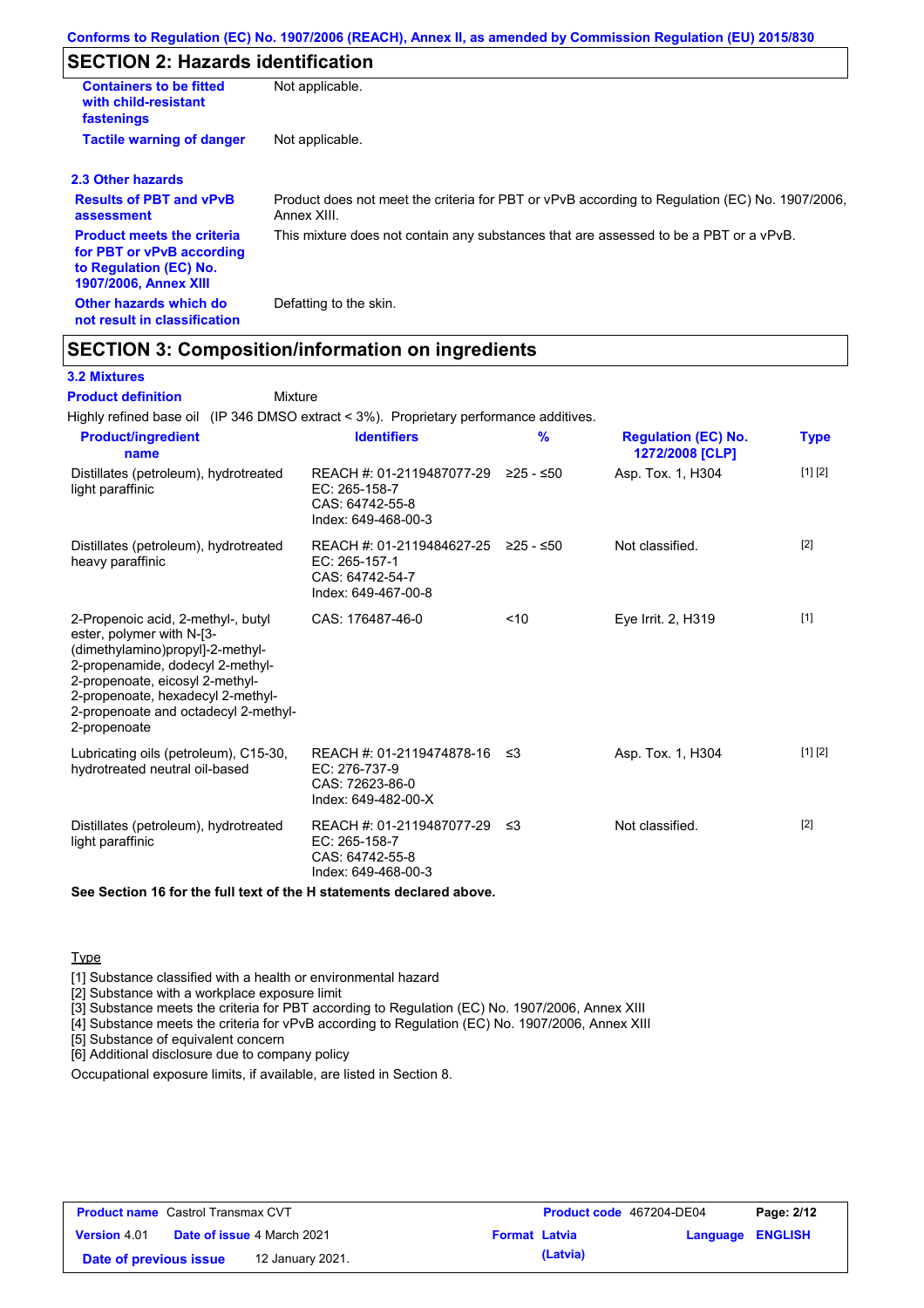### **SECTION 4: First aid measures**

#### Do not induce vomiting unless directed to do so by medical personnel. Get medical attention if symptoms occur. In case of contact, immediately flush eyes with plenty of water for at least 15 minutes. Eyelids should be held away from the eyeball to ensure thorough rinsing. Check for and remove any contact lenses. Get medical attention. **4.1 Description of first aid measures** If inhaled, remove to fresh air. In case of inhalation of decomposition products in a fire, symptoms may be delayed. The exposed person may need to be kept under medical surveillance for 48 hours. Get medical attention if symptoms occur. **Ingestion Inhalation Eye contact Protection of first-aiders** No action shall be taken involving any personal risk or without suitable training. It may be dangerous to the person providing aid to give mouth-to-mouth resuscitation. **Skin contact** Wash skin thoroughly with soap and water or use recognised skin cleanser. Remove contaminated clothing and shoes. Wash clothing before reuse. Clean shoes thoroughly before reuse. Get medical attention if irritation develops.

### **4.2 Most important symptoms and effects, both acute and delayed**

|                                       | See Section 11 for more detailed information on health effects and symptoms.                                        |
|---------------------------------------|---------------------------------------------------------------------------------------------------------------------|
| <b>Potential acute health effects</b> |                                                                                                                     |
| <b>Inhalation</b>                     | Exposure to decomposition products may cause a health hazard. Serious effects may be<br>delayed following exposure. |
| <b>Ingestion</b>                      | No known significant effects or critical hazards.                                                                   |
| <b>Skin contact</b>                   | Defatting to the skin. May cause skin dryness and irritation.                                                       |
| Eye contact                           | No known significant effects or critical hazards.                                                                   |
|                                       | Delayed and immediate effects as well as chronic effects from short and long-term exposure                          |
| <b>Inhalation</b>                     | Overexposure to the inhalation of airborne droplets or aerosols may cause irritation of the<br>respiratory tract.   |
| <b>Ingestion</b>                      | Ingestion of large quantities may cause nausea and diarrhoea.                                                       |
| <b>Skin contact</b>                   | Prolonged or repeated contact can defat the skin and lead to irritation and/or dermatitis.                          |
| Eye contact                           | Potential risk of transient stinging or redness if accidental eye contact occurs.                                   |

### **4.3 Indication of any immediate medical attention and special treatment needed**

| Notes to physician | Treatment should in general be symptomatic and directed to relieving any effects.   |
|--------------------|-------------------------------------------------------------------------------------|
|                    | In case of inhalation of decomposition products in a fire, symptoms may be delayed. |
|                    | The exposed person may need to be kept under medical surveillance for 48 hours.     |
|                    |                                                                                     |

## **SECTION 5: Firefighting measures**

| 5.1 Extinguishing media                                   |                                                                                                                                                                                                                                                                                                                                                                   |
|-----------------------------------------------------------|-------------------------------------------------------------------------------------------------------------------------------------------------------------------------------------------------------------------------------------------------------------------------------------------------------------------------------------------------------------------|
| <b>Suitable extinguishing</b><br>media                    | In case of fire, use foam, dry chemical or carbon dioxide extinguisher or spray.                                                                                                                                                                                                                                                                                  |
| <b>Unsuitable extinguishing</b><br>media                  | Do not use water jet. The use of a water jet may cause the fire to spread by splashing the<br>burning product.                                                                                                                                                                                                                                                    |
| 5.2 Special hazards arising from the substance or mixture |                                                                                                                                                                                                                                                                                                                                                                   |
| <b>Hazards from the</b><br>substance or mixture           | In a fire or if heated, a pressure increase will occur and the container may burst.                                                                                                                                                                                                                                                                               |
| <b>Hazardous combustion</b><br>products                   | Combustion products may include the following:<br>carbon oxides (CO, CO <sub>2</sub> ) (carbon monoxide, carbon dioxide)<br>nitrogen oxides (NO, $NO2$ etc.)                                                                                                                                                                                                      |
| <b>5.3 Advice for firefighters</b>                        |                                                                                                                                                                                                                                                                                                                                                                   |
| <b>Special precautions for</b><br>fire-fighters           | No action shall be taken involving any personal risk or without suitable training. Promptly<br>isolate the scene by removing all persons from the vicinity of the incident if there is a fire.                                                                                                                                                                    |
| <b>Special protective</b><br>equipment for fire-fighters  | Fire-fighters should wear appropriate protective equipment and self-contained breathing<br>apparatus (SCBA) with a full face-piece operated in positive pressure mode. Clothing for fire-<br>fighters (including helmets, protective boots and gloves) conforming to European standard EN<br>469 will provide a basic level of protection for chemical incidents. |
|                                                           |                                                                                                                                                                                                                                                                                                                                                                   |

| <b>Product name</b> Castrol Transmax CVT |  |                                   |                      | <b>Product code</b> 467204-DE04 | Page: 3/12       |  |
|------------------------------------------|--|-----------------------------------|----------------------|---------------------------------|------------------|--|
| <b>Version 4.01</b>                      |  | <b>Date of issue 4 March 2021</b> | <b>Format Latvia</b> |                                 | Language ENGLISH |  |
| Date of previous issue                   |  | 12 January 2021.                  |                      | (Latvia)                        |                  |  |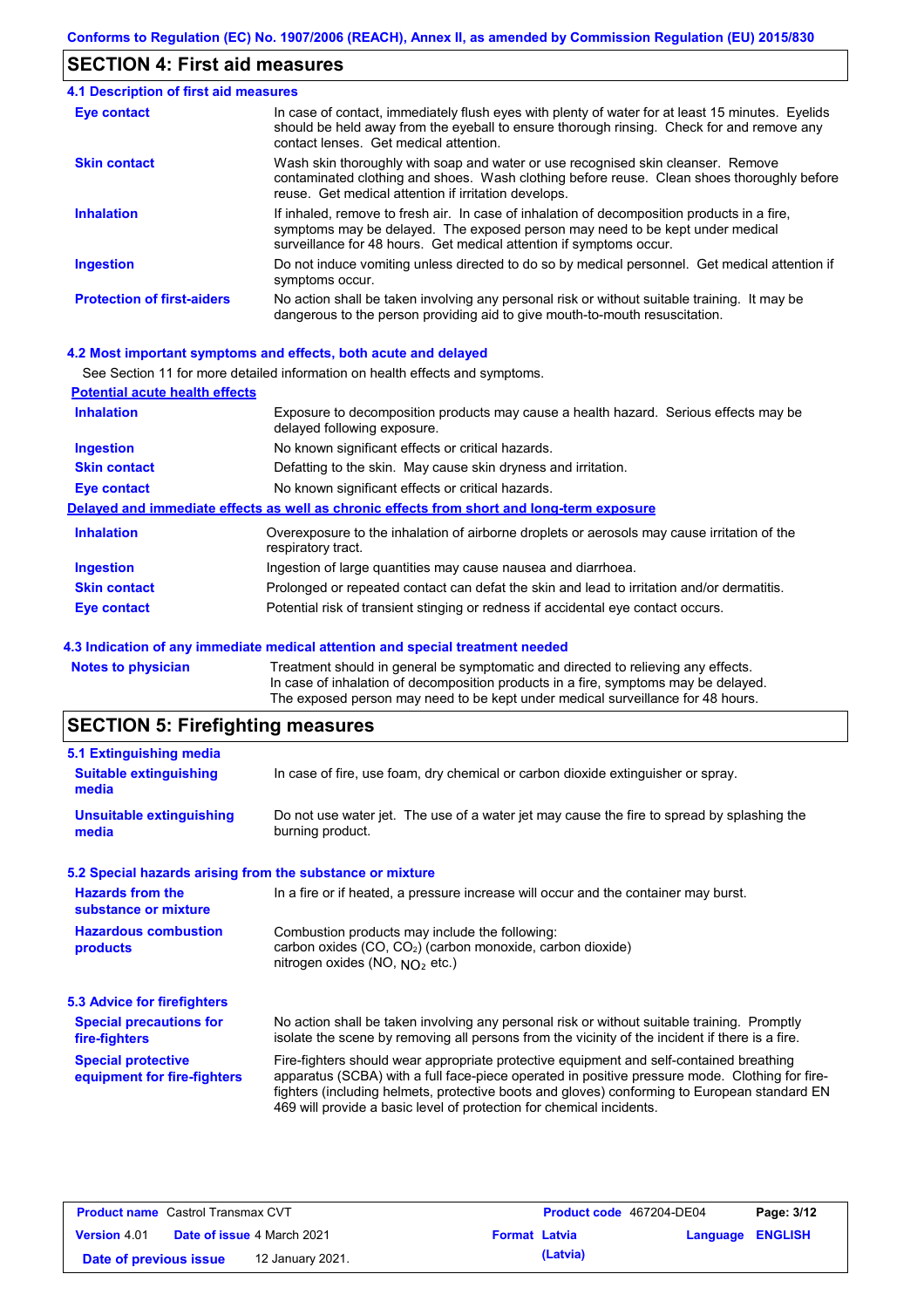## **SECTION 6: Accidental release measures**

|                                                                                                                                                                                                                                                                                                                                                                       | 6.1 Personal precautions, protective equipment and emergency procedures                                                                                                                                                                                                                                                                                                                        |  |
|-----------------------------------------------------------------------------------------------------------------------------------------------------------------------------------------------------------------------------------------------------------------------------------------------------------------------------------------------------------------------|------------------------------------------------------------------------------------------------------------------------------------------------------------------------------------------------------------------------------------------------------------------------------------------------------------------------------------------------------------------------------------------------|--|
| No action shall be taken involving any personal risk or without suitable training. Evacuate<br>For non-emergency<br>surrounding areas. Keep unnecessary and unprotected personnel from entering. Do not touch<br>personnel<br>or walk through spilt material. Floors may be slippery; use care to avoid falling. Put on<br>appropriate personal protective equipment. |                                                                                                                                                                                                                                                                                                                                                                                                |  |
| For emergency responders                                                                                                                                                                                                                                                                                                                                              | Entry into a confined space or poorly ventilated area contaminated with vapour, mist or fume is<br>extremely hazardous without the correct respiratory protective equipment and a safe system of<br>work. Wear self-contained breathing apparatus. Wear a suitable chemical protective suit.<br>Chemical resistant boots. See also the information in "For non-emergency personnel".           |  |
| <b>6.2 Environmental</b><br>precautions                                                                                                                                                                                                                                                                                                                               | Avoid dispersal of spilt material and runoff and contact with soil, waterways, drains and sewers.<br>Inform the relevant authorities if the product has caused environmental pollution (sewers,<br>waterways, soil or air).                                                                                                                                                                    |  |
| 6.3 Methods and material for containment and cleaning up                                                                                                                                                                                                                                                                                                              |                                                                                                                                                                                                                                                                                                                                                                                                |  |
| <b>Small spill</b>                                                                                                                                                                                                                                                                                                                                                    | Stop leak if without risk. Move containers from spill area. Absorb with an inert material and<br>place in an appropriate waste disposal container. Dispose of via a licensed waste disposal<br>contractor.                                                                                                                                                                                     |  |
| <b>Large spill</b>                                                                                                                                                                                                                                                                                                                                                    | Stop leak if without risk. Move containers from spill area. Prevent entry into sewers, water<br>courses, basements or confined areas. Contain and collect spillage with non-combustible,<br>absorbent material e.g. sand, earth, vermiculite or diatomaceous earth and place in container<br>for disposal according to local regulations. Dispose of via a licensed waste disposal contractor. |  |
| 6.4 Reference to other<br><b>sections</b>                                                                                                                                                                                                                                                                                                                             | See Section 1 for emergency contact information.<br>See Section 5 for firefighting measures.<br>See Section 8 for information on appropriate personal protective equipment.<br>See Section 12 for environmental precautions.<br>See Section 13 for additional waste treatment information.                                                                                                     |  |

## **SECTION 7: Handling and storage**

## **7.1 Precautions for safe handling**

| <b>Protective measures</b>                                                           | Put on appropriate personal protective equipment.                                                                                                                                                                                                                                                                                                                                                                                                                                        |
|--------------------------------------------------------------------------------------|------------------------------------------------------------------------------------------------------------------------------------------------------------------------------------------------------------------------------------------------------------------------------------------------------------------------------------------------------------------------------------------------------------------------------------------------------------------------------------------|
| <b>Advice on general</b><br>occupational hygiene                                     | Eating, drinking and smoking should be prohibited in areas where this material is handled,<br>stored and processed. Wash thoroughly after handling. Remove contaminated clothing and<br>protective equipment before entering eating areas. See also Section 8 for additional<br>information on hygiene measures.                                                                                                                                                                         |
| <b>7.2 Conditions for safe</b><br>storage, including any<br><i>incompatibilities</i> | Store in accordance with local requiations. Store in a dry, cool and well-ventilated area, away<br>from incompatible materials (see Section 10). Keep away from heat and direct sunlight. Keep<br>container tightly closed and sealed until ready for use. Containers that have been opened must<br>be carefully resealed and kept upright to prevent leakage. Store and use only in equipment/<br>containers designed for use with this product. Do not store in unlabelled containers. |
| <b>Not suitable</b>                                                                  | Prolonged exposure to elevated temperature.                                                                                                                                                                                                                                                                                                                                                                                                                                              |
| 7.3 Specific end use(s)                                                              |                                                                                                                                                                                                                                                                                                                                                                                                                                                                                          |
| <b>Recommendations</b>                                                               | See section 1.2 and Exposure scenarios in annex, if applicable.                                                                                                                                                                                                                                                                                                                                                                                                                          |

## **SECTION 8: Exposure controls/personal protection**

**Date of previous issue (Latvia)** 12 January 2021.

### **8.1 Control parameters**

| <b>Occupational exposure limits</b>                                     |                                                                                                                  |                |
|-------------------------------------------------------------------------|------------------------------------------------------------------------------------------------------------------|----------------|
| <b>Product/ingredient name</b>                                          | <b>Exposure limit values</b>                                                                                     |                |
| Distillates (petroleum), hydrotreated light paraffinic                  | Ministers Cabinet Regulations Nr.325 - AER (Latvia).<br>TWA: 5 mg/m <sup>3</sup> 8 hours. Issued/Revised: 5/2007 |                |
| Distillates (petroleum), hydrotreated heavy paraffinic                  | Ministers Cabinet Regulations Nr.325 - AER (Latvia).<br>TWA: 5 mg/m <sup>3</sup> 8 hours. Issued/Revised: 5/2007 |                |
| Lubricating oils (petroleum), C15-30, hydrotreated<br>neutral oil-based | Ministers Cabinet Regulations Nr.325 - AER (Latvia).                                                             |                |
|                                                                         | TWA: 5 mg/m <sup>3</sup> 8 hours. Issued/Revised: 5/2007                                                         |                |
| Distillates (petroleum), hydrotreated light paraffinic                  | Ministers Cabinet Regulations Nr.325 - AER (Latvia).<br>TWA: 5 mg/m <sup>3</sup> 8 hours. Issued/Revised: 5/2007 |                |
| <b>Product name</b> Castrol Transmax CVT                                | <b>Product code</b> 467204-DE04                                                                                  | Page: 4/12     |
| <b>Date of issue 4 March 2021</b><br><b>Version 4.01</b>                | <b>Format Latvia</b><br>Language                                                                                 | <b>ENGLISH</b> |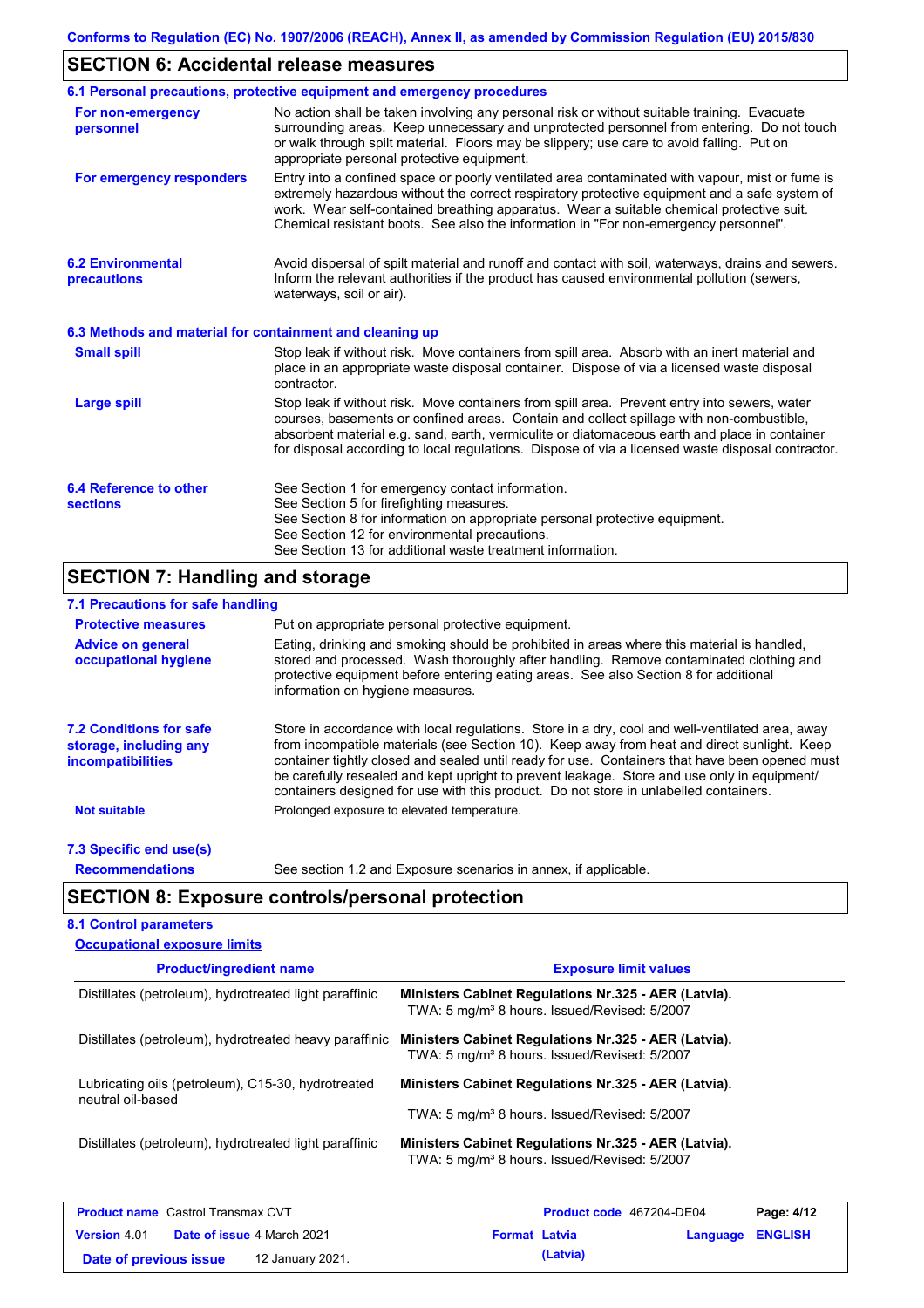## **SECTION 8: Exposure controls/personal protection**

Whilst specific OELs for certain components may be shown in this section, other components may be present in any mist, vapour or dust produced. Therefore, the specific OELs may not be applicable to the product as a whole and are provided for guidance only.

| <b>Recommended monitoring</b><br>procedures       | If this product contains ingredients with exposure limits, personal, workplace atmosphere or<br>biological monitoring may be required to determine the effectiveness of the ventilation or other<br>control measures and/or the necessity to use respiratory protective equipment. Reference<br>should be made to monitoring standards, such as the following: European Standard EN 689<br>(Workplace atmospheres - Guidance for the assessment of exposure by inhalation to chemical<br>agents for comparison with limit values and measurement strategy) European Standard EN<br>14042 (Workplace atmospheres - Guide for the application and use of procedures for the<br>assessment of exposure to chemical and biological agents) European Standard EN 482<br>(Workplace atmospheres - General requirements for the performance of procedures for the<br>measurement of chemical agents) Reference to national guidance documents for methods for<br>the determination of hazardous substances will also be required. |
|---------------------------------------------------|----------------------------------------------------------------------------------------------------------------------------------------------------------------------------------------------------------------------------------------------------------------------------------------------------------------------------------------------------------------------------------------------------------------------------------------------------------------------------------------------------------------------------------------------------------------------------------------------------------------------------------------------------------------------------------------------------------------------------------------------------------------------------------------------------------------------------------------------------------------------------------------------------------------------------------------------------------------------------------------------------------------------------|
| <b>Derived No Effect Level</b>                    |                                                                                                                                                                                                                                                                                                                                                                                                                                                                                                                                                                                                                                                                                                                                                                                                                                                                                                                                                                                                                            |
| No DNELs/DMELs available.                         |                                                                                                                                                                                                                                                                                                                                                                                                                                                                                                                                                                                                                                                                                                                                                                                                                                                                                                                                                                                                                            |
| <b>Predicted No Effect Concentration</b>          |                                                                                                                                                                                                                                                                                                                                                                                                                                                                                                                                                                                                                                                                                                                                                                                                                                                                                                                                                                                                                            |
| No PNECs available                                |                                                                                                                                                                                                                                                                                                                                                                                                                                                                                                                                                                                                                                                                                                                                                                                                                                                                                                                                                                                                                            |
| <b>8.2 Exposure controls</b>                      |                                                                                                                                                                                                                                                                                                                                                                                                                                                                                                                                                                                                                                                                                                                                                                                                                                                                                                                                                                                                                            |
| <b>Appropriate engineering</b><br><b>controls</b> | Provide exhaust ventilation or other engineering controls to keep the relevant airborne<br>concentrations below their respective occupational exposure limits.<br>All activities involving chemicals should be assessed for their risks to health, to ensure<br>exposures are adequately controlled. Personal protective equipment should only be considered<br>after other forms of control measures (e.g. engineering controls) have been suitably evaluated.<br>Personal protective equipment should conform to appropriate standards, be suitable for use, be<br>kept in good condition and properly maintained.<br>Your supplier of personal protective equipment should be consulted for advice on selection and<br>appropriate standards. For further information contact your national organisation for standards.<br>The final choice of protective equipment will depend upon a risk assessment. It is important to<br>ensure that all items of personal protective equipment are compatible.                    |
| <b>Individual protection measures</b>             |                                                                                                                                                                                                                                                                                                                                                                                                                                                                                                                                                                                                                                                                                                                                                                                                                                                                                                                                                                                                                            |
| <b>Hygiene measures</b>                           | Wash hands, forearms and face thoroughly after handling chemical products, before eating,<br>smoking and using the lavatory and at the end of the working period. Ensure that eyewash<br>stations and safety showers are close to the workstation location.                                                                                                                                                                                                                                                                                                                                                                                                                                                                                                                                                                                                                                                                                                                                                                |
| <b>Respiratory protection</b>                     | In case of insufficient ventilation, wear suitable respiratory equipment.<br>The correct choice of respiratory protection depends upon the chemicals being handled, the<br>conditions of work and use, and the condition of the respiratory equipment. Safety procedures<br>should be developed for each intended application. Respiratory protection equipment should<br>therefore be chosen in consultation with the supplier/manufacturer and with a full assessment<br>of the working conditions.                                                                                                                                                                                                                                                                                                                                                                                                                                                                                                                      |
| <b>Eye/face protection</b>                        | Safety glasses with side shields.                                                                                                                                                                                                                                                                                                                                                                                                                                                                                                                                                                                                                                                                                                                                                                                                                                                                                                                                                                                          |
| <b>Skin protection</b>                            |                                                                                                                                                                                                                                                                                                                                                                                                                                                                                                                                                                                                                                                                                                                                                                                                                                                                                                                                                                                                                            |
| <b>Hand protection</b>                            | <b>General Information:</b>                                                                                                                                                                                                                                                                                                                                                                                                                                                                                                                                                                                                                                                                                                                                                                                                                                                                                                                                                                                                |
|                                                   | Because specific work environments and material handling practices vary, safety procedures<br>should be developed for each intended application. The correct choice of protective gloves<br>depends upon the chemicals being handled, and the conditions of work and use. Most gloves<br>provide protection for only a limited time before they must be discarded and replaced (even the<br>best chemically resistant gloves will break down after repeated chemical exposures).                                                                                                                                                                                                                                                                                                                                                                                                                                                                                                                                           |
|                                                   | Gloves should be chosen in consultation with the supplier / manufacturer and taking account of<br>a full assessment of the working conditions.                                                                                                                                                                                                                                                                                                                                                                                                                                                                                                                                                                                                                                                                                                                                                                                                                                                                             |
|                                                   | Recommended: Nitrile gloves.<br><b>Breakthrough time:</b>                                                                                                                                                                                                                                                                                                                                                                                                                                                                                                                                                                                                                                                                                                                                                                                                                                                                                                                                                                  |
|                                                   | Breakthrough time data are generated by glove manufacturers under laboratory test conditions<br>and represent how long a glove can be expected to provide effective permeation resistance. It<br>is important when following breakthrough time recommendations that actual workplace<br>conditions are taken into account. Always consult with your glove supplier for up-to-date<br>technical information on breakthrough times for the recommended glove type.<br>Our recommendations on the selection of gloves are as follows:                                                                                                                                                                                                                                                                                                                                                                                                                                                                                         |
|                                                   | Continuous contact:                                                                                                                                                                                                                                                                                                                                                                                                                                                                                                                                                                                                                                                                                                                                                                                                                                                                                                                                                                                                        |
|                                                   | Gloves with a minimum breakthrough time of 240 minutes, or >480 minutes if suitable gloves                                                                                                                                                                                                                                                                                                                                                                                                                                                                                                                                                                                                                                                                                                                                                                                                                                                                                                                                 |
| <b>Product name</b> Castrol Transmay CVT          | Panc: 5/12<br><b>Product code</b> 467204-DE04                                                                                                                                                                                                                                                                                                                                                                                                                                                                                                                                                                                                                                                                                                                                                                                                                                                                                                                                                                              |

| <b>Product name</b> Castrol Transmax CVT |  |                                   |                      | Product code 467204-DE04 | Page: 5/12       |  |
|------------------------------------------|--|-----------------------------------|----------------------|--------------------------|------------------|--|
| <b>Version 4.01</b>                      |  | <b>Date of issue 4 March 2021</b> | <b>Format Latvia</b> |                          | Language ENGLISH |  |
| Date of previous issue                   |  | 12 January 2021.                  |                      | (Latvia)                 |                  |  |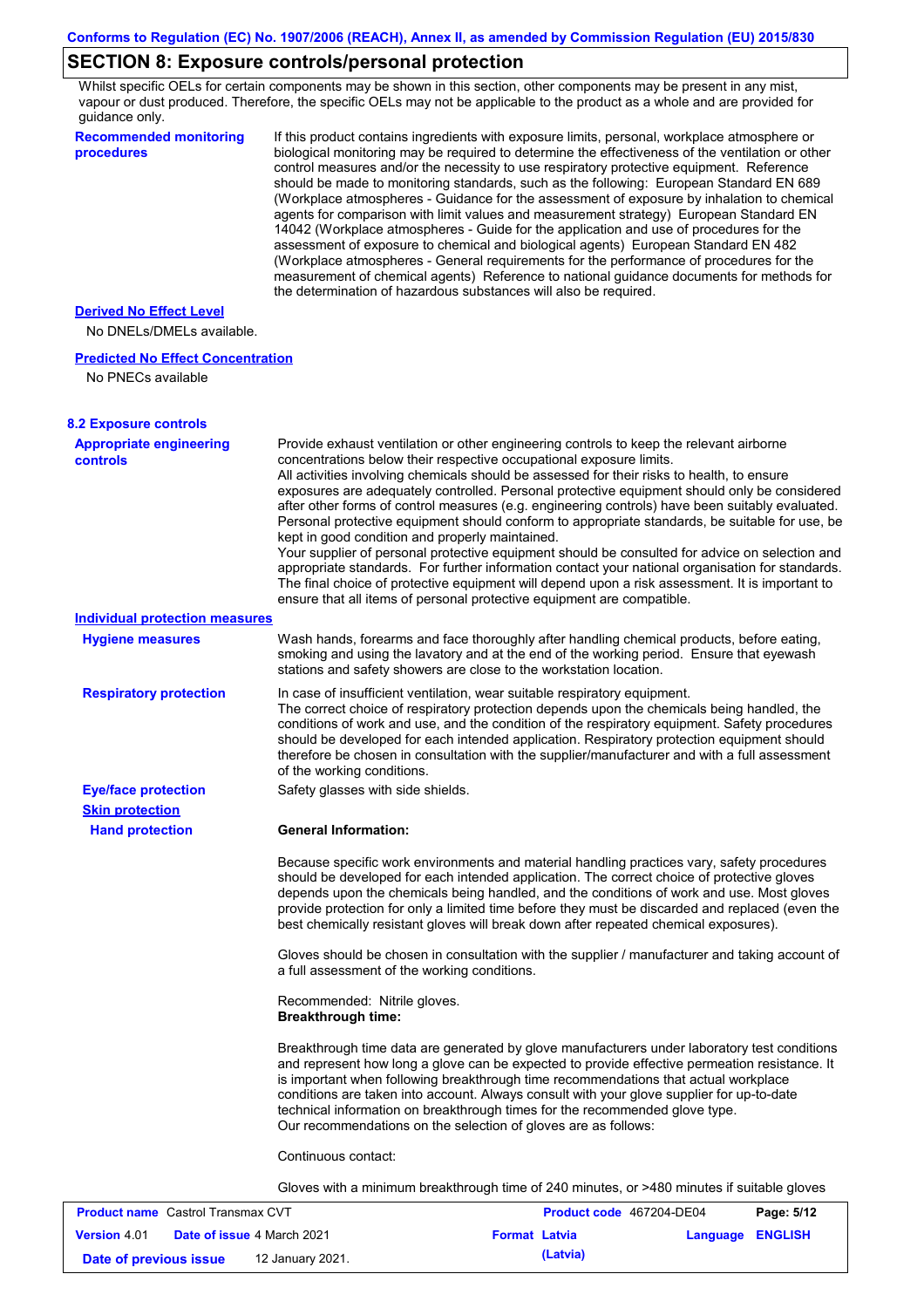## **SECTION 8: Exposure controls/personal protection**

|                                           | can be obtained.<br>If suitable gloves are not available to offer that level of protection, gloves with shorter<br>breakthrough times may be acceptable as long as appropriate glove maintenance and<br>replacement regimes are determined and adhered to.                                                                                                                                                                                                                                                                                                                                                                                                       |
|-------------------------------------------|------------------------------------------------------------------------------------------------------------------------------------------------------------------------------------------------------------------------------------------------------------------------------------------------------------------------------------------------------------------------------------------------------------------------------------------------------------------------------------------------------------------------------------------------------------------------------------------------------------------------------------------------------------------|
|                                           | Short-term / splash protection:                                                                                                                                                                                                                                                                                                                                                                                                                                                                                                                                                                                                                                  |
|                                           | Recommended breakthrough times as above.<br>It is recognised that for short-term, transient exposures, gloves with shorter breakthrough times<br>may commonly be used. Therefore, appropriate maintenance and replacement regimes must<br>be determined and rigorously followed.                                                                                                                                                                                                                                                                                                                                                                                 |
|                                           | <b>Glove Thickness:</b>                                                                                                                                                                                                                                                                                                                                                                                                                                                                                                                                                                                                                                          |
|                                           | For general applications, we recommend gloves with a thickness typically greater than 0.35 mm.                                                                                                                                                                                                                                                                                                                                                                                                                                                                                                                                                                   |
|                                           | It should be emphasised that glove thickness is not necessarily a good predictor of glove<br>resistance to a specific chemical, as the permeation efficiency of the glove will be dependent<br>on the exact composition of the glove material. Therefore, glove selection should also be based<br>on consideration of the task requirements and knowledge of breakthrough times.<br>Glove thickness may also vary depending on the glove manufacturer, the glove type and the<br>glove model. Therefore, the manufacturers' technical data should always be taken into account<br>to ensure selection of the most appropriate glove for the task.                |
|                                           | Note: Depending on the activity being conducted, gloves of varying thickness may be required<br>for specific tasks. For example:                                                                                                                                                                                                                                                                                                                                                                                                                                                                                                                                 |
|                                           | • Thinner gloves (down to 0.1 mm or less) may be required where a high degree of manual<br>dexterity is needed. However, these gloves are only likely to give short duration protection and<br>would normally be just for single use applications, then disposed of.                                                                                                                                                                                                                                                                                                                                                                                             |
|                                           | • Thicker gloves (up to 3 mm or more) may be required where there is a mechanical (as well<br>as a chemical) risk i.e. where there is abrasion or puncture potential.                                                                                                                                                                                                                                                                                                                                                                                                                                                                                            |
| <b>Skin and body</b>                      | Use of protective clothing is good industrial practice.<br>Personal protective equipment for the body should be selected based on the task being<br>performed and the risks involved and should be approved by a specialist before handling this<br>product.<br>Cotton or polyester/cotton overalls will only provide protection against light superficial<br>contamination that will not soak through to the skin. Overalls should be laundered on a regular<br>basis. When the risk of skin exposure is high (e.g. when cleaning up spillages or if there is a<br>risk of splashing) then chemical resistant aprons and/or impervious chemical suits and boots |
| <b>Refer to standards:</b>                | will be required.<br>Respiratory protection: EN 529<br>Gloves: EN 420, EN 374<br>Eye protection: EN 166<br>Filtering half-mask: EN 149<br>Filtering half-mask with valve: EN 405<br>Half-mask: EN 140 plus filter<br>Full-face mask: EN 136 plus filter<br>Particulate filters: EN 143<br>Gas/combined filters: EN 14387                                                                                                                                                                                                                                                                                                                                         |
| <b>Environmental exposure</b><br>controls | Emissions from ventilation or work process equipment should be checked to ensure they<br>comply with the requirements of environmental protection legislation. In some cases, fume<br>scrubbers, filters or engineering modifications to the process equipment will be necessary to<br>reduce emissions to acceptable levels.                                                                                                                                                                                                                                                                                                                                    |

### **SECTION 9: Physical and chemical properties**

| <b>Appearance</b>                   |                 |  |
|-------------------------------------|-----------------|--|
| <b>Physical state</b>               | Liquid.         |  |
| <b>Colour</b>                       | Red.            |  |
| <b>Odour</b>                        | Not available.  |  |
| <b>Odour threshold</b>              | Not available.  |  |
| pH                                  | Not applicable. |  |
| <b>Melting point/freezing point</b> | Not available.  |  |

| <b>Product name</b> Castrol Transmax CVT |  | <b>Product code</b> 467204-DE04   |                      | Page: 6/12 |                  |  |
|------------------------------------------|--|-----------------------------------|----------------------|------------|------------------|--|
| <b>Version 4.01</b>                      |  | <b>Date of issue 4 March 2021</b> | <b>Format Latvia</b> |            | Language ENGLISH |  |
| Date of previous issue                   |  | 12 January 2021.                  |                      | (Latvia)   |                  |  |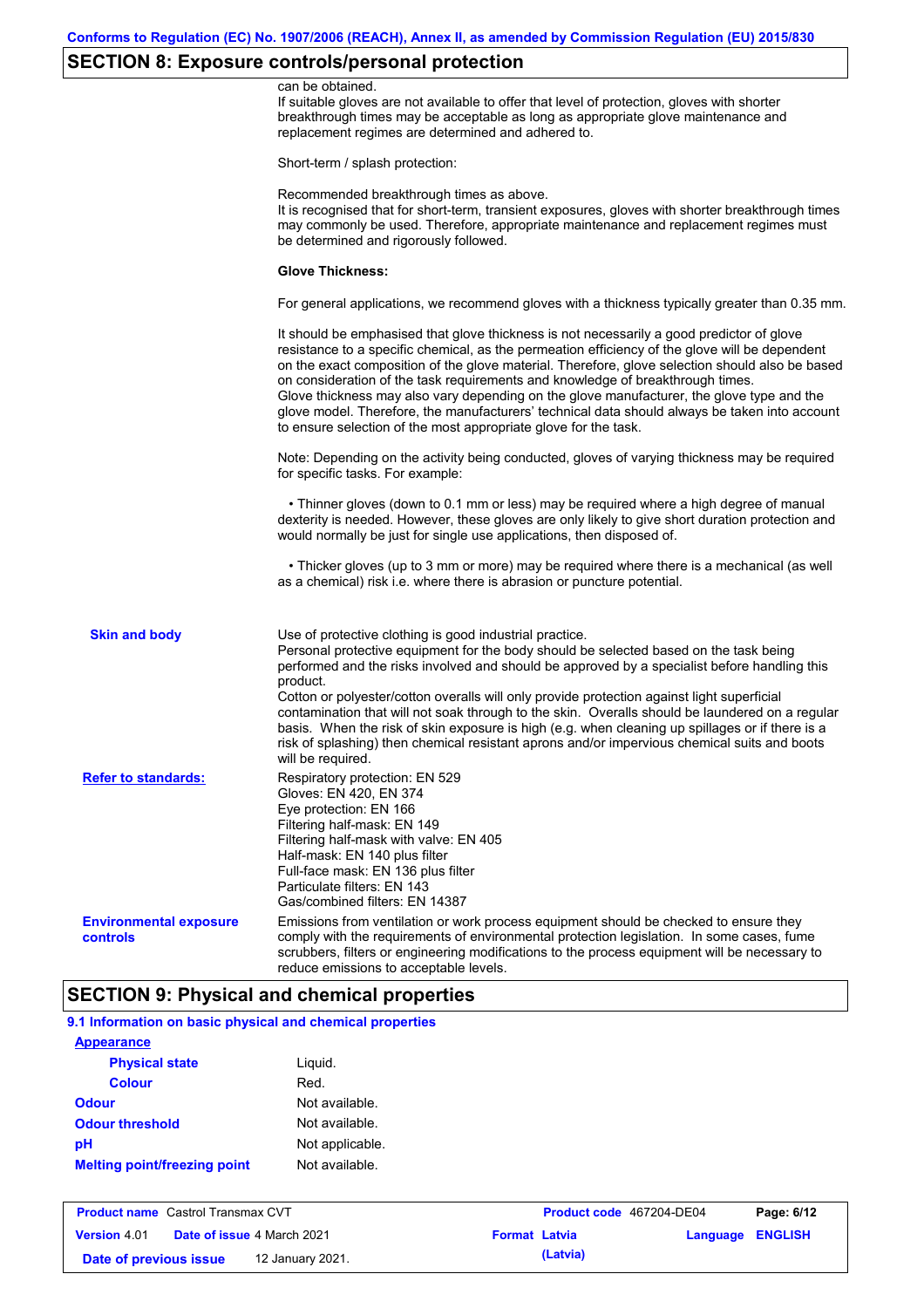## **SECTION 9: Physical and chemical properties**

| Initial boiling point and boiling                      | Not available.                                                                                                                           |
|--------------------------------------------------------|------------------------------------------------------------------------------------------------------------------------------------------|
| range                                                  |                                                                                                                                          |
| <b>Pour point</b>                                      | -45 $^{\circ}$ C                                                                                                                         |
| <b>Flash point</b>                                     | Open cup: >160°C (>320°F) [Cleveland.]                                                                                                   |
| <b>Evaporation rate</b>                                | Not available.                                                                                                                           |
| <b>Flammability (solid, gas)</b>                       | Not available.                                                                                                                           |
| <b>Upper/lower flammability or</b><br>explosive limits | Not available.                                                                                                                           |
| <b>Vapour pressure</b>                                 | Not available.                                                                                                                           |
| <b>Vapour density</b>                                  | Not available.                                                                                                                           |
| <b>Relative density</b>                                | Not available.                                                                                                                           |
| <b>Density</b>                                         | <1000 kg/m <sup>3</sup> (<1 g/cm <sup>3</sup> ) at 15°C                                                                                  |
| <b>Solubility(ies)</b>                                 | insoluble in water.                                                                                                                      |
| <b>Partition coefficient: n-octanol/</b><br>water      | Not available.                                                                                                                           |
| <b>Auto-ignition temperature</b>                       | Not available.                                                                                                                           |
| <b>Decomposition temperature</b>                       | Not available.                                                                                                                           |
| <b>Viscosity</b>                                       | Kinematic: 33.81 mm <sup>2</sup> /s (33.81 cSt) at $40^{\circ}$ C<br>Kinematic: 7.146 mm <sup>2</sup> /s (7.146 cSt) at 100 $^{\circ}$ C |
| <b>Explosive properties</b>                            | Not available.                                                                                                                           |
| <b>Oxidising properties</b>                            | Not available.                                                                                                                           |

### **9.2 Other information**

No additional information.

## **SECTION 10: Stability and reactivity**

| <b>10.1 Reactivity</b>                            | No specific test data available for this product. Refer to Conditions to avoid and Incompatible<br>materials for additional information.                                |
|---------------------------------------------------|-------------------------------------------------------------------------------------------------------------------------------------------------------------------------|
| <b>10.2 Chemical stability</b>                    | The product is stable.                                                                                                                                                  |
| <b>10.3 Possibility of</b><br>hazardous reactions | Under normal conditions of storage and use, hazardous reactions will not occur.<br>Under normal conditions of storage and use, hazardous polymerisation will not occur. |
| <b>10.4 Conditions to avoid</b>                   | Avoid all possible sources of ignition (spark or flame).                                                                                                                |
| <b>10.5 Incompatible materials</b>                | Reactive or incompatible with the following materials: oxidising materials.                                                                                             |
| <b>10.6 Hazardous</b><br>decomposition products   | Under normal conditions of storage and use, hazardous decomposition products should not be<br>produced.                                                                 |

# **SECTION 11: Toxicological information**

| 11.1 Information on toxicological effects          |                                                                                                                             |
|----------------------------------------------------|-----------------------------------------------------------------------------------------------------------------------------|
| <b>Acute toxicity estimates</b>                    |                                                                                                                             |
| Not available.                                     |                                                                                                                             |
| <b>Information on likely</b><br>routes of exposure | Routes of entry anticipated: Dermal, Inhalation.                                                                            |
| <b>Potential acute health effects</b>              |                                                                                                                             |
| <b>Inhalation</b>                                  | Exposure to decomposition products may cause a health hazard. Serious effects may be<br>delayed following exposure.         |
| <b>Ingestion</b>                                   | No known significant effects or critical hazards.                                                                           |
| <b>Skin contact</b>                                | Defatting to the skin. May cause skin dryness and irritation.                                                               |
| Eye contact                                        | No known significant effects or critical hazards.                                                                           |
|                                                    | Symptoms related to the physical, chemical and toxicological characteristics                                                |
| <b>Inhalation</b>                                  | May be harmful by inhalation if exposure to vapour, mists or fumes resulting from thermal<br>decomposition products occurs. |
| <b>Ingestion</b>                                   | No specific data.                                                                                                           |
|                                                    |                                                                                                                             |

| <b>Product name</b> Castrol Transmax CVT |  | <b>Product code</b> 467204-DE04   |                      | Page: 7/12 |                  |  |
|------------------------------------------|--|-----------------------------------|----------------------|------------|------------------|--|
| <b>Version</b> 4.01                      |  | <b>Date of issue 4 March 2021</b> | <b>Format Latvia</b> |            | Language ENGLISH |  |
| Date of previous issue                   |  | 12 January 2021.                  |                      | (Latvia)   |                  |  |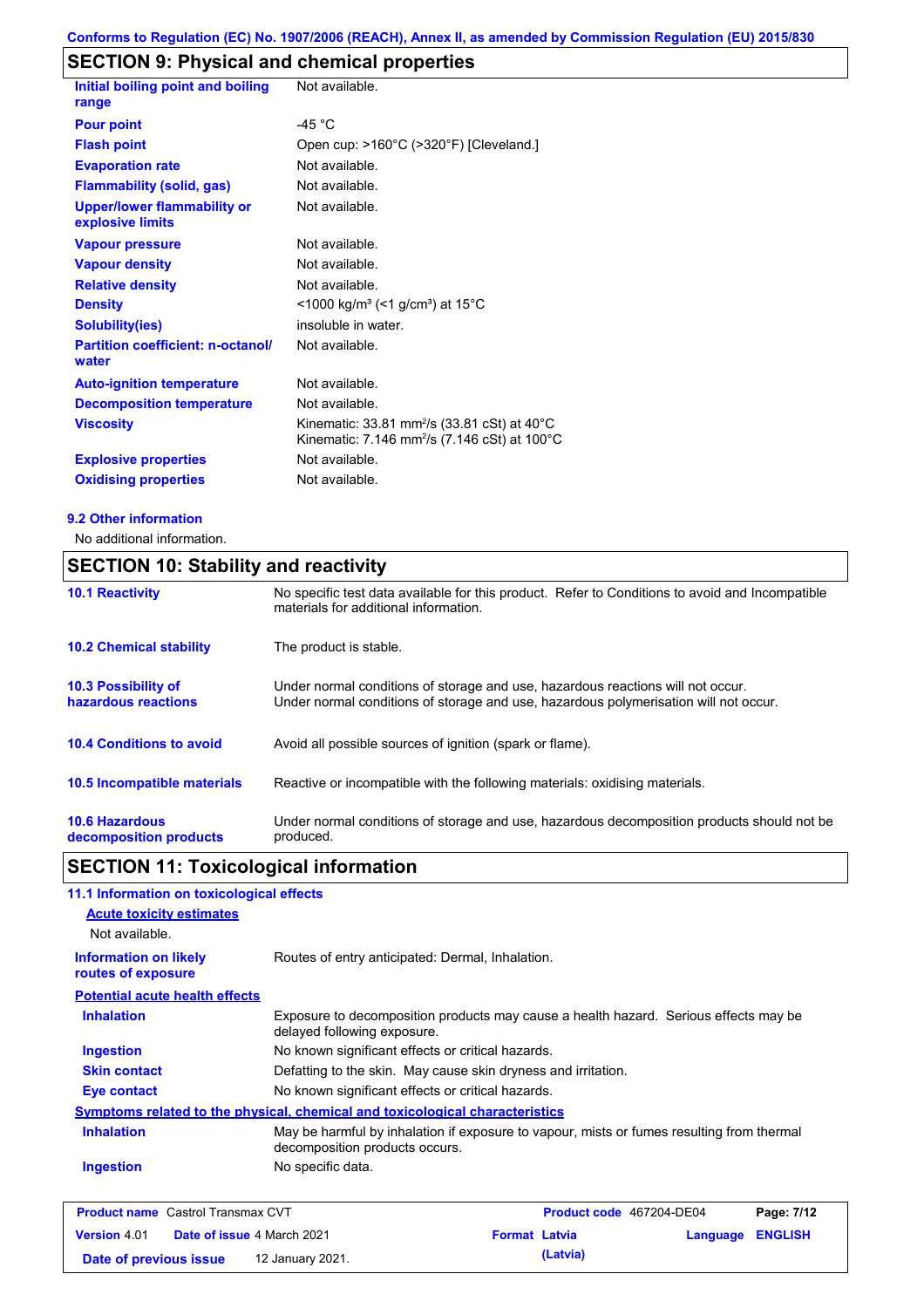## **SECTION 11: Toxicological information**

| <b>Skin contact</b>                     | Adverse symptoms may include the following:<br>irritation                                                         |  |
|-----------------------------------------|-------------------------------------------------------------------------------------------------------------------|--|
|                                         | dryness                                                                                                           |  |
|                                         | cracking                                                                                                          |  |
| Eye contact                             | No specific data.                                                                                                 |  |
|                                         | Delayed and immediate effects as well as chronic effects from short and long-term exposure                        |  |
| <b>Inhalation</b>                       | Overexposure to the inhalation of airborne droplets or aerosols may cause irritation of the<br>respiratory tract. |  |
| <b>Ingestion</b>                        | Ingestion of large quantities may cause nausea and diarrhoea.                                                     |  |
| <b>Skin contact</b>                     | Prolonged or repeated contact can defat the skin and lead to irritation and/or dermatitis.                        |  |
| <b>Eye contact</b>                      | Potential risk of transient stinging or redness if accidental eye contact occurs.                                 |  |
| <b>Potential chronic health effects</b> |                                                                                                                   |  |
| <b>General</b>                          | No known significant effects or critical hazards.                                                                 |  |
| <b>Carcinogenicity</b>                  | No known significant effects or critical hazards.                                                                 |  |
| <b>Mutagenicity</b>                     | No known significant effects or critical hazards.                                                                 |  |
| <b>Developmental effects</b>            | No known significant effects or critical hazards.                                                                 |  |
| <b>Fertility effects</b>                | No known significant effects or critical hazards.                                                                 |  |
|                                         |                                                                                                                   |  |

## **SECTION 12: Ecological information**

**12.1 Toxicity**

**Environmental hazards** Not classified as dangerous

### **12.2 Persistence and degradability**

Not expected to be rapidly degradable.

### **12.3 Bioaccumulative potential**

This product is not expected to bioaccumulate through food chains in the environment.

| <b>12.4 Mobility in soil</b>                            |                                                                      |
|---------------------------------------------------------|----------------------------------------------------------------------|
| <b>Soil/water partition</b><br><b>coefficient (Koc)</b> | Not available.                                                       |
| <b>Mobility</b>                                         | Spillages may penetrate the soil causing ground water contamination. |

#### **12.5 Results of PBT and vPvB assessment**

Product does not meet the criteria for PBT or vPvB according to Regulation (EC) No. 1907/2006, Annex XIII.

#### **12.6 Other adverse effects**

**Other ecological information**

Spills may form a film on water surfaces causing physical damage to organisms. Oxygen transfer could also be impaired.

### **SECTION 13: Disposal considerations**

### **13.1 Waste treatment methods**

**Methods of disposal Product**

Where possible, arrange for product to be recycled. Dispose of via an authorised person/ licensed waste disposal contractor in accordance with local regulations.

### **European waste catalogue (EWC) Hazardous waste** Yes.

| Waste code | <b>Waste designation</b>                                        |
|------------|-----------------------------------------------------------------|
| 13 02 05*  | mineral-based non-chlorinated engine, gear and lubricating oils |

However, deviation from the intended use and/or the presence of any potential contaminants may require an alternative waste disposal code to be assigned by the end user.

### **Packaging**

### **Methods of disposal**

Where possible, arrange for product to be recycled. Dispose of via an authorised person/ licensed waste disposal contractor in accordance with local regulations.

| <b>Product name</b> Castrol Transmax CVT   |  |                                   | Product code 467204-DE04 |  | Page: 8/12              |  |
|--------------------------------------------|--|-----------------------------------|--------------------------|--|-------------------------|--|
| <b>Version 4.01</b>                        |  | <b>Date of issue 4 March 2021</b> | <b>Format Latvia</b>     |  | <b>Language ENGLISH</b> |  |
| 12 January 2021.<br>Date of previous issue |  |                                   | (Latvia)                 |  |                         |  |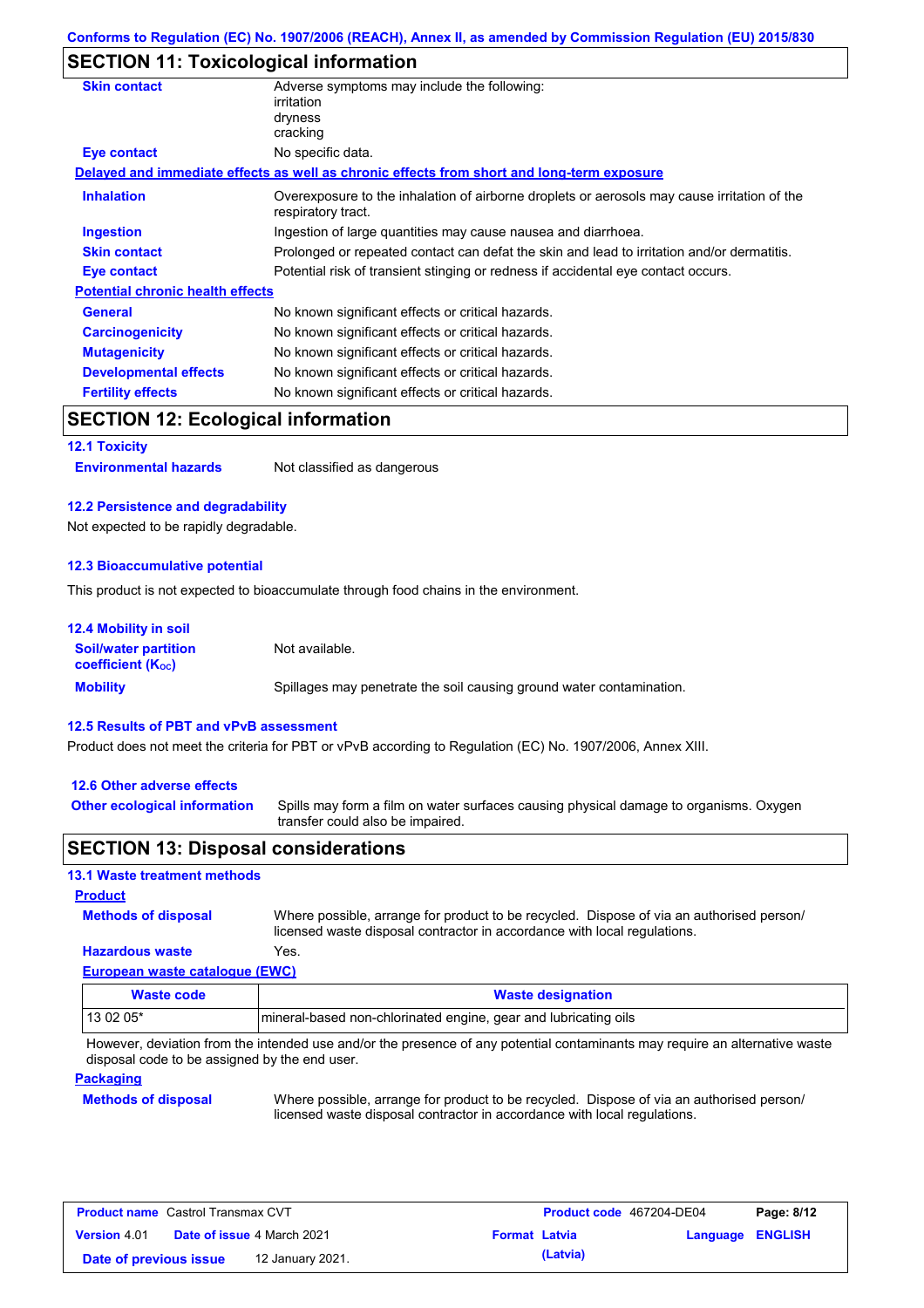## **SECTION 13: Disposal considerations**

**Special precautions** This material and its container must be disposed of in a safe way. Care should be taken when handling emptied containers that have not been cleaned or rinsed out. Empty containers or liners may retain some product residues. Empty containers represent a fire hazard as they may contain flammable product residues and vapour. Never weld, solder or braze empty containers. Avoid dispersal of spilt material and runoff and contact with soil, waterways, drains and sewers. **References** Commission 2014/955/EU Directive 2008/98/EC

## **SECTION 14: Transport information**

|                                           | <b>ADR/RID</b> | <b>ADN</b>     | <b>IMDG</b>    | <b>IATA</b>    |
|-------------------------------------------|----------------|----------------|----------------|----------------|
| 14.1 UN number                            | Not regulated. | Not regulated. | Not regulated. | Not regulated. |
| 14.2 UN proper<br>shipping name           |                |                |                |                |
| <b>14.3 Transport</b><br>hazard class(es) |                |                |                |                |
| <b>14.4 Packing</b><br>group              |                |                |                |                |
| 14.5<br><b>Environmental</b><br>hazards   | No.            | No.            | No.            | No.            |
| <b>Additional</b><br>information          |                |                |                |                |

**14.6 Special precautions for user** Not available.

**14.7 Transport in bulk according to IMO instruments** Not available.

## **SECTION 15: Regulatory information**

|                                                                                                                                                          | 15.1 Safety, health and environmental regulations/legislation specific for the substance or mixture                            |                                 |                 |
|----------------------------------------------------------------------------------------------------------------------------------------------------------|--------------------------------------------------------------------------------------------------------------------------------|---------------------------------|-----------------|
| EU Regulation (EC) No. 1907/2006 (REACH)                                                                                                                 |                                                                                                                                |                                 |                 |
| Annex XIV - List of substances subject to authorisation                                                                                                  |                                                                                                                                |                                 |                 |
| <b>Annex XIV</b>                                                                                                                                         |                                                                                                                                |                                 |                 |
| None of the components are listed.                                                                                                                       |                                                                                                                                |                                 |                 |
| <b>Substances of very high concern</b>                                                                                                                   |                                                                                                                                |                                 |                 |
| None of the components are listed.                                                                                                                       |                                                                                                                                |                                 |                 |
| EU Regulation (EC) No. 1907/2006 (REACH)                                                                                                                 |                                                                                                                                |                                 |                 |
| <b>Annex XVII - Restrictions</b><br>on the manufacture.<br>placing on the market<br>and use of certain<br>dangerous substances,<br>mixtures and articles | Not applicable.                                                                                                                |                                 |                 |
| <b>Other regulations</b>                                                                                                                                 |                                                                                                                                |                                 |                 |
| <b>REACH Status</b>                                                                                                                                      | The company, as identified in Section 1, sells this product in the EU in compliance with the<br>current requirements of REACH. |                                 |                 |
| <b>United States inventory</b><br>(TSCA 8b)                                                                                                              | All components are active or exempted.                                                                                         |                                 |                 |
| <b>Australia inventory (AICS)</b>                                                                                                                        | At least one component is not listed.                                                                                          |                                 |                 |
| <b>Canada inventory</b>                                                                                                                                  | At least one component is not listed in DSL but all such components are listed in NDSL.                                        |                                 |                 |
| <b>China inventory (IECSC)</b>                                                                                                                           | All components are listed or exempted.                                                                                         |                                 |                 |
| <b>Japan inventory (ENCS)</b>                                                                                                                            | At least one component is not listed.                                                                                          |                                 |                 |
| <b>Korea inventory (KECI)</b>                                                                                                                            | At least one component is not listed.                                                                                          |                                 |                 |
| <b>Broduct name</b> Castrol Transmay CVT                                                                                                                 |                                                                                                                                | <b>Droduct code</b> 467204 DE04 | $D2Q2$ , $Q/42$ |

| <b>Product name</b> Castrol Transmax CVT                                         |  |  | Product code 467204-DE04 | Page: 9/12 |  |
|----------------------------------------------------------------------------------|--|--|--------------------------|------------|--|
| <b>Version 4.01</b><br><b>Date of issue 4 March 2021</b><br><b>Format Latvia</b> |  |  | <b>Language ENGLISH</b>  |            |  |
| Date of previous issue<br>12 January 2021.                                       |  |  | (Latvia)                 |            |  |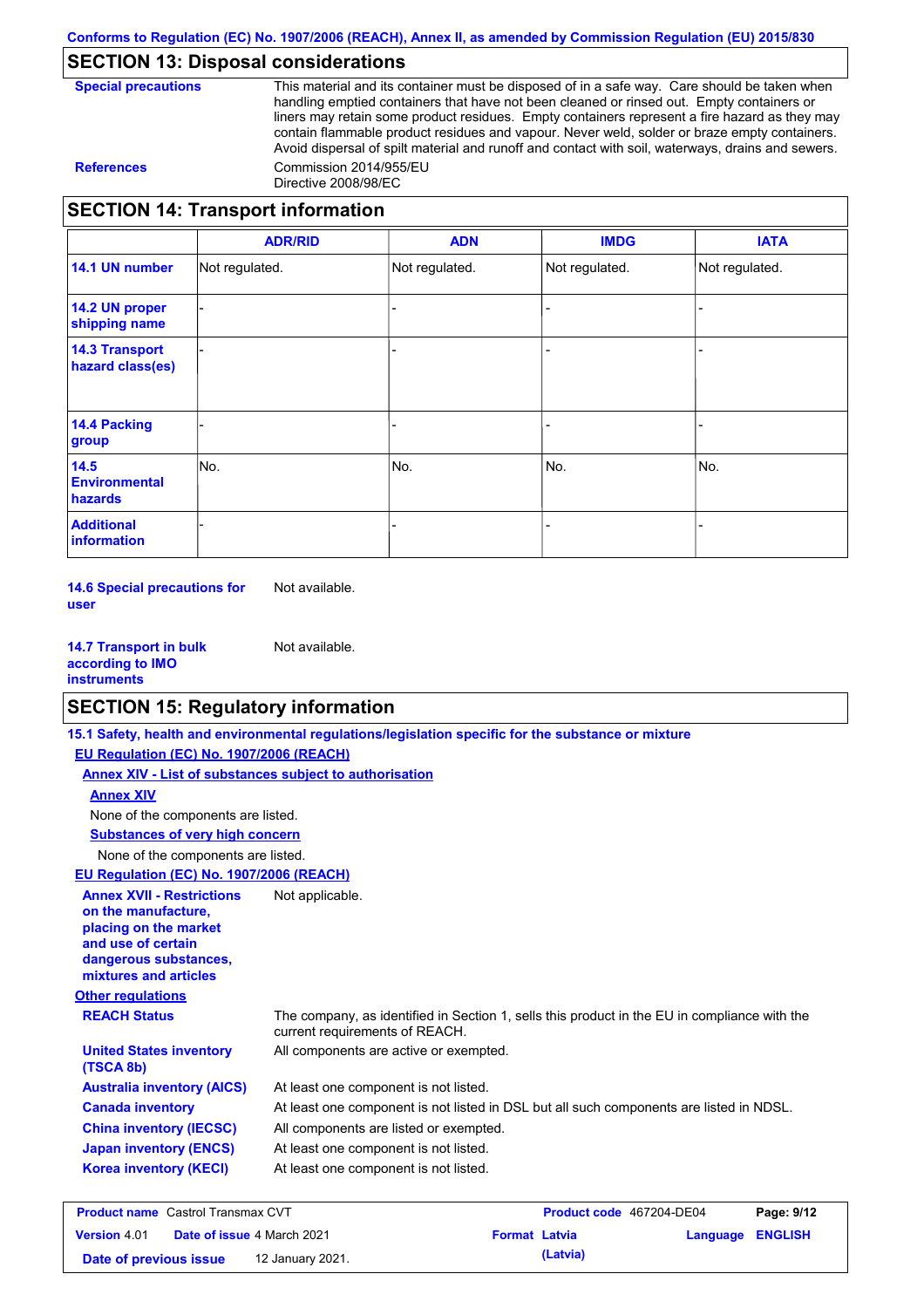## **SECTION 15: Regulatory information**

| <b>Philippines inventory</b><br>(PICCS)                         | All components are listed or exempted. |
|-----------------------------------------------------------------|----------------------------------------|
| <b>Taiwan Chemical</b><br><b>Substances Inventory</b><br>(TCSI) | All components are listed or exempted. |
| Ozone depleting substances (1005/2009/EU)                       |                                        |
|                                                                 |                                        |
| Not listed.                                                     |                                        |
| Prior Informed Consent (PIC) (649/2012/EU)<br>Not listed.       |                                        |
| EU - Water framework directive - Priority substances            |                                        |
| None of the components are listed.                              |                                        |
| <b>Seveso Directive</b>                                         |                                        |
| This product is not controlled under the Seveso Directive.      |                                        |
|                                                                 |                                        |
|                                                                 |                                        |

| <b>15.2 Chemical safety</b> | A Chemical Safety Assessment has been carried out for one or more of the substances within  |
|-----------------------------|---------------------------------------------------------------------------------------------|
| assessment                  | this mixture. A Chemical Safety Assessment has not been carried out for the mixture itself. |

## **SECTION 16: Other information**

| <b>Abbreviations and acronyms</b>        | ADN = European Provisions concerning the International Carriage of Dangerous Goods by<br>Inland Waterway |
|------------------------------------------|----------------------------------------------------------------------------------------------------------|
|                                          | ADR = The European Agreement concerning the International Carriage of Dangerous Goods by<br>Road         |
|                                          | $ATE = Acute Toxicity Estimate$                                                                          |
|                                          | BCF = Bioconcentration Factor                                                                            |
|                                          | CAS = Chemical Abstracts Service                                                                         |
|                                          | CLP = Classification, Labelling and Packaging Regulation [Regulation (EC) No. 1272/2008]                 |
|                                          | CSA = Chemical Safety Assessment<br>CSR = Chemical Safety Report                                         |
|                                          | DMEL = Derived Minimal Effect Level                                                                      |
|                                          | DNEL = Derived No Effect Level                                                                           |
|                                          | EINECS = European Inventory of Existing Commercial chemical Substances                                   |
|                                          | ES = Exposure Scenario                                                                                   |
|                                          | EUH statement = CLP-specific Hazard statement                                                            |
|                                          | EWC = European Waste Catalogue                                                                           |
|                                          | GHS = Globally Harmonized System of Classification and Labelling of Chemicals                            |
|                                          | IATA = International Air Transport Association                                                           |
|                                          | IBC = Intermediate Bulk Container                                                                        |
|                                          | <b>IMDG = International Maritime Dangerous Goods</b>                                                     |
|                                          | LogPow = logarithm of the octanol/water partition coefficient                                            |
|                                          | MARPOL = International Convention for the Prevention of Pollution From Ships, 1973 as                    |
|                                          | modified by the Protocol of 1978. ("Marpol" = marine pollution)                                          |
|                                          | OECD = Organisation for Economic Co-operation and Development                                            |
|                                          | PBT = Persistent, Bioaccumulative and Toxic                                                              |
|                                          | <b>PNEC = Predicted No Effect Concentration</b>                                                          |
|                                          | REACH = Registration, Evaluation, Authorisation and Restriction of Chemicals Regulation                  |
|                                          | [Regulation (EC) No. 1907/2006]                                                                          |
|                                          | RID = The Regulations concerning the International Carriage of Dangerous Goods by Rail                   |
|                                          | <b>RRN = REACH Registration Number</b>                                                                   |
|                                          | SADT = Self-Accelerating Decomposition Temperature                                                       |
|                                          | SVHC = Substances of Very High Concern                                                                   |
|                                          | STOT-RE = Specific Target Organ Toxicity - Repeated Exposure                                             |
|                                          | STOT-SE = Specific Target Organ Toxicity - Single Exposure                                               |
|                                          | TWA = Time weighted average                                                                              |
|                                          | UN = United Nations                                                                                      |
|                                          | UVCB = Complex hydrocarbon substance                                                                     |
|                                          | VOC = Volatile Organic Compound                                                                          |
|                                          | vPvB = Very Persistent and Very Bioaccumulative                                                          |
|                                          | Varies = may contain one or more of the following 64741-88-4 / RRN 01-2119488706-23,                     |
|                                          | 64741-89-5 / RRN 01-2119487067-30, 64741-95-3 / RRN 01-2119487081-40, 64741-96-4/ RRN                    |
|                                          | 01-2119483621-38, 64742-01-4 / RRN 01-2119488707-21, 64742-44-5 / RRN                                    |
|                                          | 01-2119985177-24, 64742-45-6, 64742-52-5 / RRN 01-2119467170-45, 64742-53-6 / RRN                        |
|                                          | 01-2119480375-34, 64742-54-7 / RRN 01-2119484627-25, 64742-55-8 / RRN                                    |
|                                          | 01-2119487077-29, 64742-56-9 / RRN 01-2119480132-48, 64742-57-0 / RRN                                    |
|                                          | 01-2119489287-22, 64742-58-1, 64742-62-7 / RRN 01-2119480472-38, 64742-63-8,                             |
|                                          | 64742-65-0 / RRN 01-2119471299-27, 64742-70-7 / RRN 01-2119487080-42, 72623-85-9 /                       |
| <b>Product name</b> Castrol Transmax CVT | Product code 467204-DE04<br>Page: 10/12                                                                  |

| <b>FIGURE INCORDING CONTROLLER CONTROLLER</b> |  |                                   | <b>FIGURE COUP 407 ZU4-DEU4</b> |          | <b>Faut.</b> 1974 |  |
|-----------------------------------------------|--|-----------------------------------|---------------------------------|----------|-------------------|--|
| <b>Version 4.01</b>                           |  | <b>Date of issue 4 March 2021</b> | <b>Format Latvia</b>            |          | Language ENGLISH  |  |
| Date of previous issue                        |  | 12 January 2021.                  |                                 | (Latvia) |                   |  |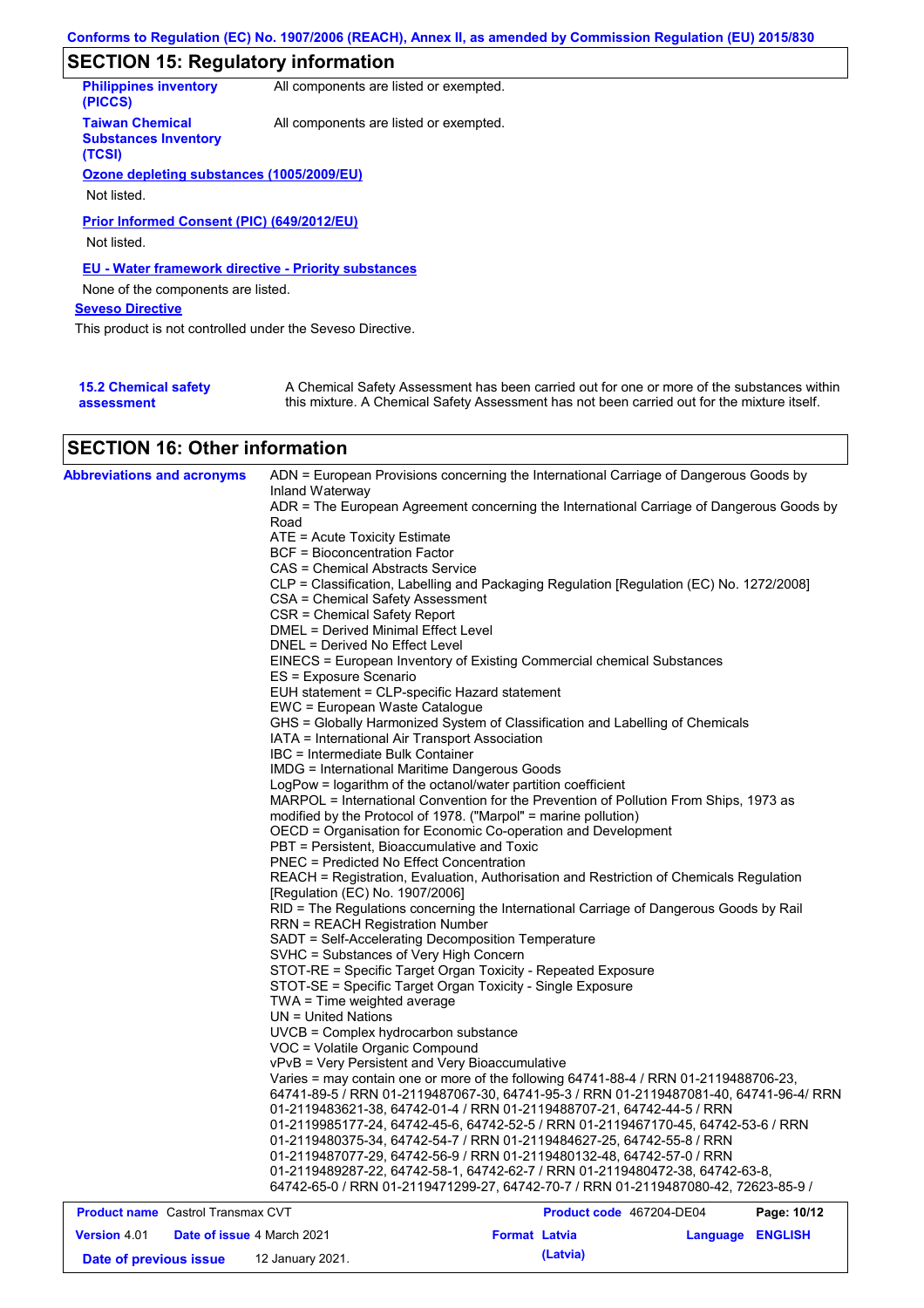## **SECTION 16: Other information**

RRN 01-2119555262-43, 72623-86-0 / RRN 01-2119474878-16, 72623-87-1 / RRN 01-2119474889-13

#### **Procedure used to derive the classification according to Regulation (EC) No. 1272/2008 [CLP/GHS]**

| <b>Classification</b>                                                                                      |                             | <b>Justification</b> |                                                                                         |
|------------------------------------------------------------------------------------------------------------|-----------------------------|----------------------|-----------------------------------------------------------------------------------------|
| Not classified.                                                                                            |                             |                      |                                                                                         |
| <b>Full text of abbreviated H</b><br><b>statements</b>                                                     | H <sub>304</sub><br>H319    |                      | May be fatal if swallowed and enters airways.<br>Causes serious eye irritation.         |
| <b>Full text of classifications</b><br>[CLP/GHS]                                                           | Asp. Tox. 1<br>Eye Irrit. 2 |                      | <b>ASPIRATION HAZARD - Category 1</b><br>SERIOUS EYE DAMAGE/EYE IRRITATION - Category 2 |
| <b>History</b>                                                                                             |                             |                      |                                                                                         |
| Date of issue/Date of<br>revision                                                                          | 04/03/2021.                 |                      |                                                                                         |
| Date of previous issue                                                                                     | 12/01/2021.                 |                      |                                                                                         |
| <b>Prepared by</b>                                                                                         | <b>Product Stewardship</b>  |                      |                                                                                         |
| Villa di antara in famoretta netta di lancia la consola di fuenzo muscola con lo incorpo di considerazione |                             |                      |                                                                                         |

**Indicates information that has changed from previously issued version.**

#### **Notice to reader**

All reasonably practicable steps have been taken to ensure this data sheet and the health, safety and environmental information contained in it is accurate as of the date specified below. No warranty or representation, express or implied is made as to the accuracy or completeness of the data and information in this data sheet.

The data and advice given apply when the product is sold for the stated application or applications. You should not use the product other than for the stated application or applications without seeking advice from BP Group.

It is the user's obligation to evaluate and use this product safely and to comply with all applicable laws and regulations. The BP Group shall not be responsible for any damage or injury resulting from use, other than the stated product use of the material, from any failure to adhere to recommendations, or from any hazards inherent in the nature of the material. Purchasers of the product for supply to a third party for use at work, have a duty to take all necessary steps to ensure that any person handling or using the product is provided with the information in this sheet. Employers have a duty to tell employees and others who may be affected of any hazards described in this sheet and of any precautions that should be taken. You can contact the BP Group to ensure that this document is the most current available. Alteration of this document is strictly prohibited.

| <b>Product name</b> Castrol Transmax CVT |  |                                   | Product code 467204-DE04 |          | Page: 11/12             |  |
|------------------------------------------|--|-----------------------------------|--------------------------|----------|-------------------------|--|
| <b>Version 4.01</b>                      |  | <b>Date of issue 4 March 2021</b> | <b>Format Latvia</b>     |          | <b>Language ENGLISH</b> |  |
| Date of previous issue                   |  | 12 January 2021.                  |                          | (Latvia) |                         |  |